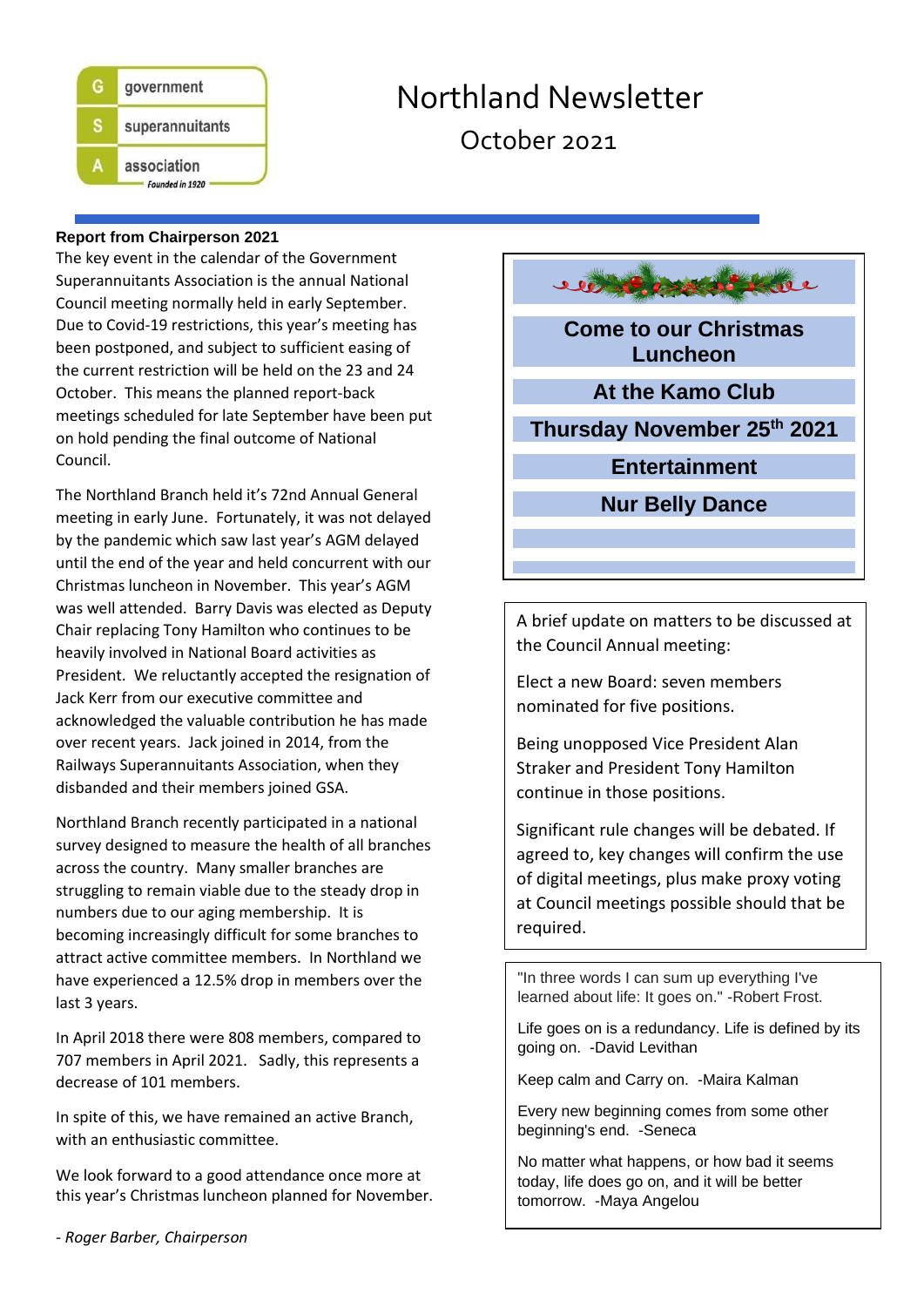## Notes from your COMMITTEE

This is a reminder that most banks are no longer issuing or receiving cheques.

When it comes time to pay for the Christmas function this year and all future functions, the options will no longer include cheques. You may pay by telephone banking, online banking, internet banking or through the local branch of your personal bank.

## GSA Northland, **11-5000-0724650-11**

### **Your Current Committee**

#### **Chairperson**

Roger Barber, 435 0785 *[tudorwoodnz@gmail.com](mailto:tudorwoodnz@gmail.com)* **Secretary**  Rex Morris, 435 4628 or 0800 888 472 *[northland@gsa.org.nz](mailto:northland@gsa.org.nz)* **Treasurer**  Tony Hamilton, 929 9772 *[tah3524@gmail.com](mailto:tah3524@gmail.com)*

#### **Committee**

Robin Shepherd, 09 4084192 *[rlshepherd@orcon.net.nz](mailto:rlshepherd@orcon.net.nz)* Harris Shortland, 4347550 *[h.shortland@xtra.co.nz](mailto:h.shortland@xtra.co.nz)* Sandra Strachan, 4362532 *[sandrastra@hotmail.com](mailto:sandrastra@hotmail.com)* Deborah Foote,4361739 *[phoenixrae56@gmail.com](mailto:phoenixrae56@gmail.com)* Barry Davis *[bjd58@hotmail.co.nz](mailto:bjd58@hotmail.co.nz)*

**The Personal Data booklet** is designed to record a wide range of information and a completed copy of this kept in a file with your statements from Datacom will be extremely useful for a surviving spouse.

It will also be very helpful for a surviving spouse if your GSA six digit number is written on the front of the file. If you don't have a booklet, or can't find it, contact your Branch Secretary at **0800 888 472.**

#### **Receiving the Annuity News and the Branch Newsletter**

With postage costs continuing to rise the Association is making a request to members to consider receiving our publications via email.

If your personal information needs updating (address, phone number etc). DATACOM also needs to hear about information changes.

Please contact us either by email [\(northland@gsa.org.nz\)](mailto:northland@gsa.org.nz), by phoning one of your Committee members or using **0800 888472.**

### **Contact your Association**

### **at any time by dialling**

### **0800 888472**

From the mind of George Burns…

You know you're getting old when you stoop to tie your shoelaces and wonder what else you could do while you're down there.

People ask me what I'd most appreciate getting for my eighty-seventh birthday. I tell them, a paternity suit.

First you forget names, then you forget faces. Next you forget to pull your zipper up and finally, you forget to pull it down.

I look to the future because that's where I'm going to spend the rest of my life.

You can't help getting older, but you don't have to get **old.**

Don't stay in bed, unless you can make money in bed.

Young. Old. Just words.

Judy's grandmother once told Judy about how she and Judy's grandfather met.

"I was dating this man but suddenly he left for war. We wrote love letters to each other and I learnt how splendid the man was."

Judy asked her grandmother, "So you married him when he came back from war?"

Her grandmother laughed, "Oh,no! Your grandfather was the postman!"

~~~~~~~~~~~~~~~~~~~~~~~~~~~~~~

Why don't you stamp e-mails?

Your foot would break the computer screen!

We look forward to a good attendance at the forthcoming Christmas function. As always we are seeking keen individuals for the committee. Please talk to any one of the current Committee if you are interested.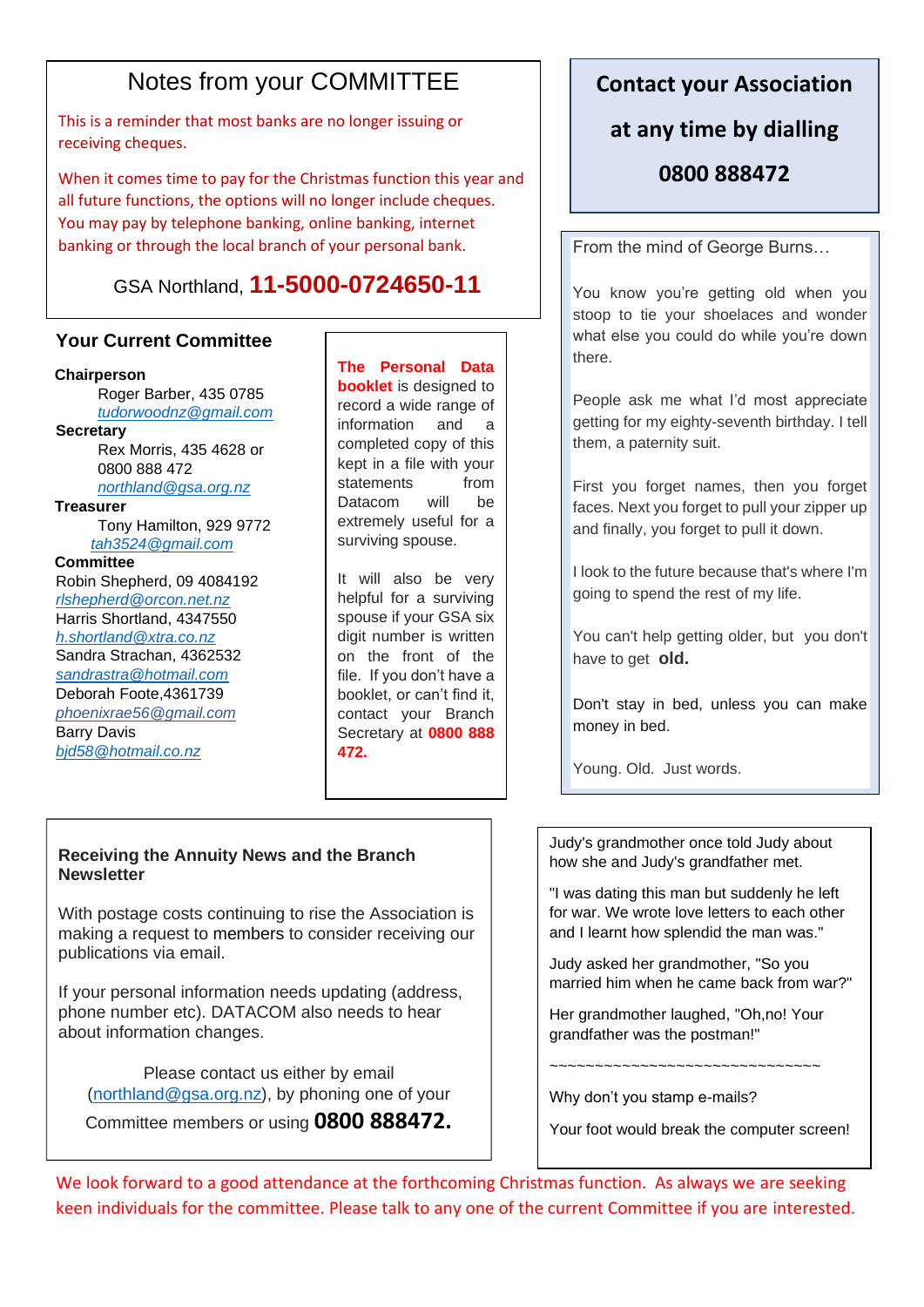# "Working on committees is a very rewarding experience."



The Northland GSA is always looking to welcome new Committee members. Please contact any member of the Committee, at any time, if you are interested.

Two [elderly](http://jokes4all.net/elderly-jokes) gentlemen from a retirement centre were sitting on a bench under a tree when one turns to the other and says: "Slim, I'm 83 years [old](http://jokes4all.net/old-jokes) now and I'm just full of aches and pains. I know you're about my age. How do you feel?"

Slim says: "I feel just like a [newborn](http://jokes4all.net/newborn-jokes) [baby.](http://jokes4all.net/baby-jokes)"

"Really? Like a newborn baby?"

"Yep. No hair, no teeth, and I think I just wet my pants."



A look inside.....

"The 1970's were to bring even greater challenges for the association.......Sex-role stereotyping, sexism, and sexual harassment became terms soon understood in everyday conversation. While almost all GSA members were inevitably from an older generation of New Zealanders, the greater visibility and activism among women in wider society was still to have a marked impact during this period. For one thing, women were becoming more visible within the association and were receiving some acknowledgement of their intellectual contribution in addition to their contribution to administration and policymaking."

From Chapter 5, **The unsettling '70s**, *"...a simple to complex matter",* page 87

**For a copy of your own** ..... You are able to purchase your own copy of this fascinating account of the GSA over the past 100 years, at a cost of \$40 per book plus postage. Members will receive a copy signed by the author.

Don't delay. Place your order directly with National Office by email at national@gsa.org.nz or phone 04-4727006.

Jack 'Pud' Kerr worked for the New Zealand Railways for 41 years.

During the 41 years of his working life, 34 years were as an engine driver.

He joined the Railway Superannuitants' Association (RSA) on his second pay day in 1955.

The Government Superannuation Fund closed to new members in 1992. In 1993 the Government sold New Zealand Rail for \$328 million to a consortium in which the US company, Wisconsin Central was the leading shareholder.

These changes impacted on the Government Superannuation Fund in general and on the RSA in particular. There could be no new members in the RSA.

It was estimated RSA funds would run out in 10 to 15 years. This led to Jack and all his RSA colleagues being offered the opportunity to join with the GSA.

For 36 of Jack's 41 years at work he has served as a PSA delegate, on the NZ Railways Staff Welfare Trust, and on the RSA committee.

Since the RSA members joined the GSA in 2014 he has served on the Northland GSA committee.

Jack is retiring from committee work to spend more time in his garden.